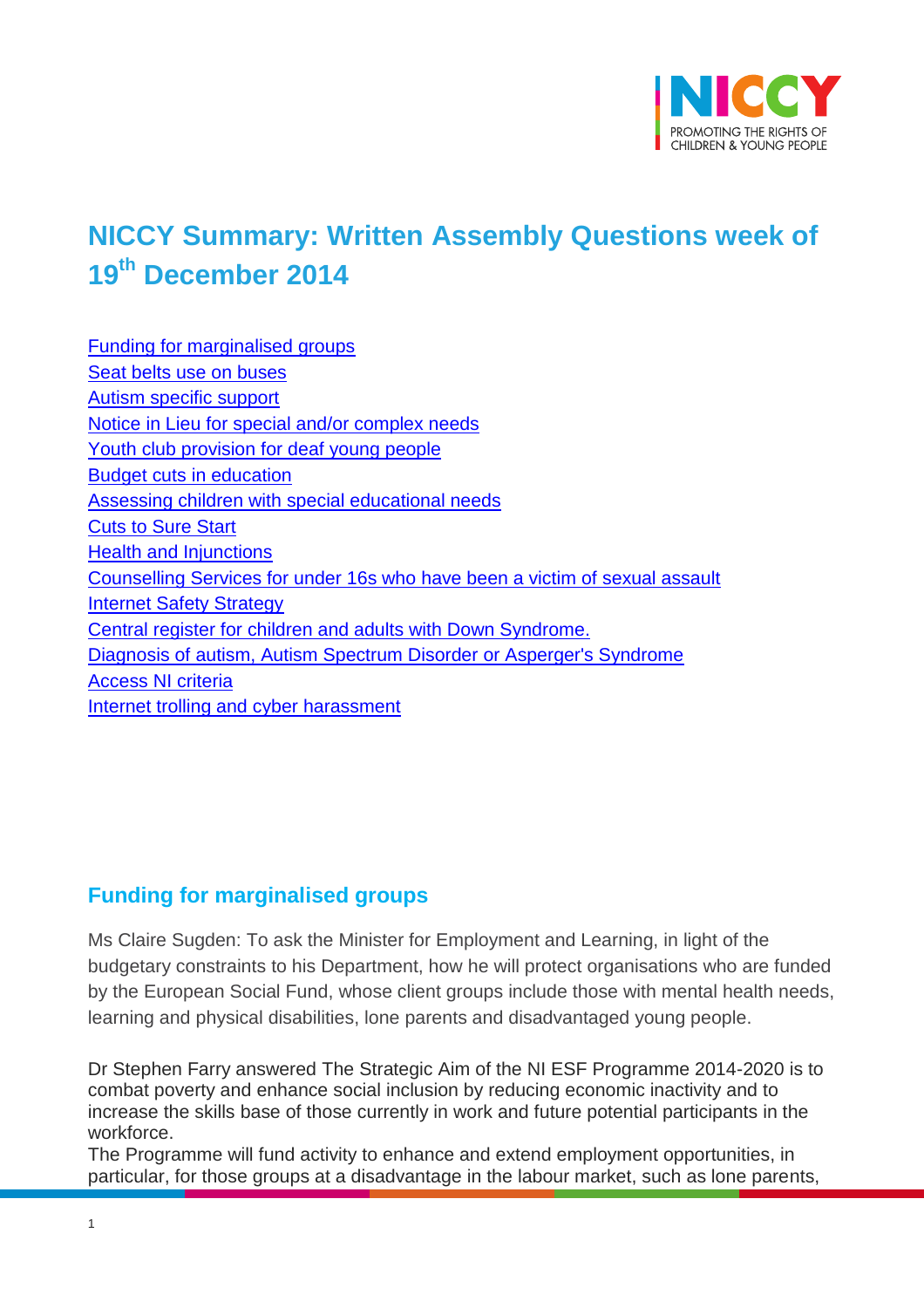

and other groups who are unemployed, including long term unemployed, or economically inactive. Almost 20% of funding has been allocated for the priority supporting unemployed and inactive people.

A quarter of the programme is ring fenced for projects supporting people with a disability, reflecting the importance DEL attaches to supporting this sector. Almost 20% has been ring fenced to support young people not in employment, education or training. The total value of the new ESF Programme will be  $€513.4m - over 20%$  more than the initial allocation to the previous programme. This amount is made up of  $\epsilon$ 205.4m (40%) from the European Union, which requires 60% match funding of €308m. ESF funding will be awarded on a competitive basis. Applications will be objectively

assessed by expert panels and any application that meets the required threshold will be considered for funding. As part of the call for applications, comprehensive guidance notes are available for all potential applicants.

#### [Back to Top](#page-0-12)

## **Seat belts use on buses**

Miss Michelle McIlveen: To ask the Minister for Regional Development what initiatives are in place to encourage the use of seat belts by pupils travelling on Translink services.

Mr Danny Kennedy: Translink actively encourages the use of seat belts by all passengers travelling on its buses where seatbelts are fitted. All seat-belted buses have notices/internal visual displays promoting the wearing of seat belts whilst the vehicles are in motion.

Additionally, Translink have produced a 'Travelsafe' DVD and this has been circulated to all schools. It addresses many safety related issues and contains a specific section dedicated to the safety benefits of seat-belt wearing.

In conjunction with schools, Translink has an on-going programme of visits by the 'Safety Bus' team, who deal with all aspects of safe travel by bus.

#### [Back to Top](#page-0-12)

## **Autism specific support**

Mrs Sandra Overend: To ask the Minister of Education which mainstream schools in the Southern Education and Library Board area offer autism specific support class placement for (i) Key Stage 1; ii) Key Stage 2 only; (iii) both Key Stage 1 and 2.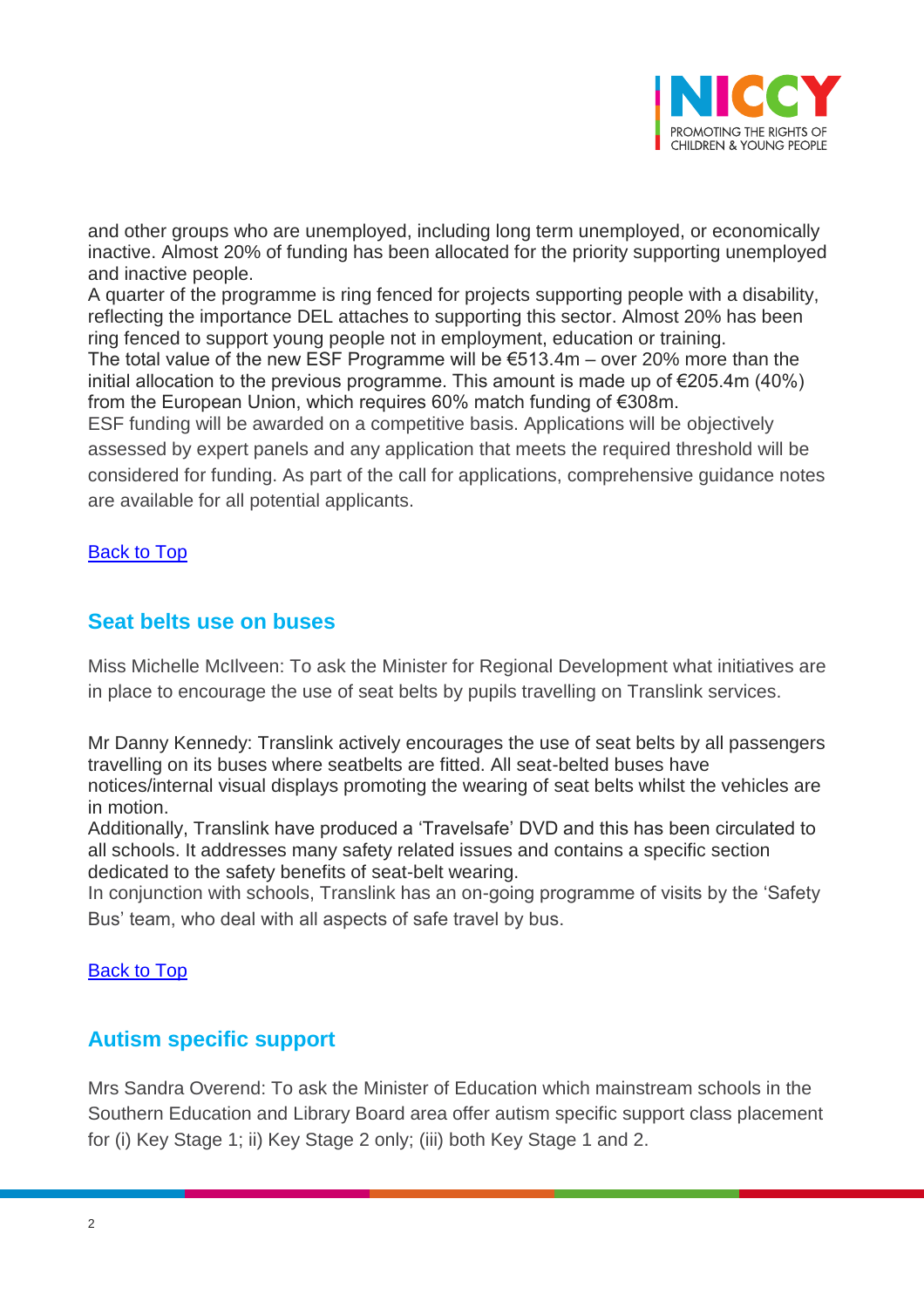

Mr John O'Dowd: The Southern Education and Library Board has advised that autism specific support class placement is offered in the following ten mainstream schools for Key Stage 1 pupils:- Christian Brothers PS, Armagh Cookstown PS Dungannon PS Edenderry PS, Portadown St Mary's PS, Banbridge St Joseph's Convent PS, Newry St Joseph's PS, Bessbrook Kilkeel PS Primate Dixon PS, Coalisland Armstrong PS, Armagh At Key Stage 2 these schools offer Learning Support Centre provision as part of an inclusive programme aimed at reintegrating them back into mainstream classes.

[Back to Top](#page-0-12)

# **Notice in Lieu for special and/or complex needs**

Lord Morrow of Clogher Valley: To ask the Minister of Education how many (i) primary; and (ii) post-primary pupils are currently in receipt of a Notice in Lieu with respect to special and/or complex educational needs, broken down by Education and Library Board.

Mr John O'Dowd: The Education and Library Boards have advised that the number of pupils, who were issued with Notes in Lieu in respect of special or complex educational needs, during the period 1 December 2013 to 30 November 2014, is as follows:

|              | <b>Primary</b> | <b>Post-primary</b> |  |
|--------------|----------------|---------------------|--|
| <b>BELB</b>  | $^\star$       | 0                   |  |
| <b>NEELB</b> | 23             | $\ast$              |  |
| <b>SEELB</b> | $\star$        | $\ast$              |  |
| <b>SELB</b>  | $\star$        | *                   |  |
| <b>WELB</b>  | $\star$        | $\star$             |  |
| <b>TOTAL</b> | 31             | 10                  |  |

Denotes fewer than five pupils suppressed due to potential identification of individual pupils.

#### [Back to Top](#page-0-12)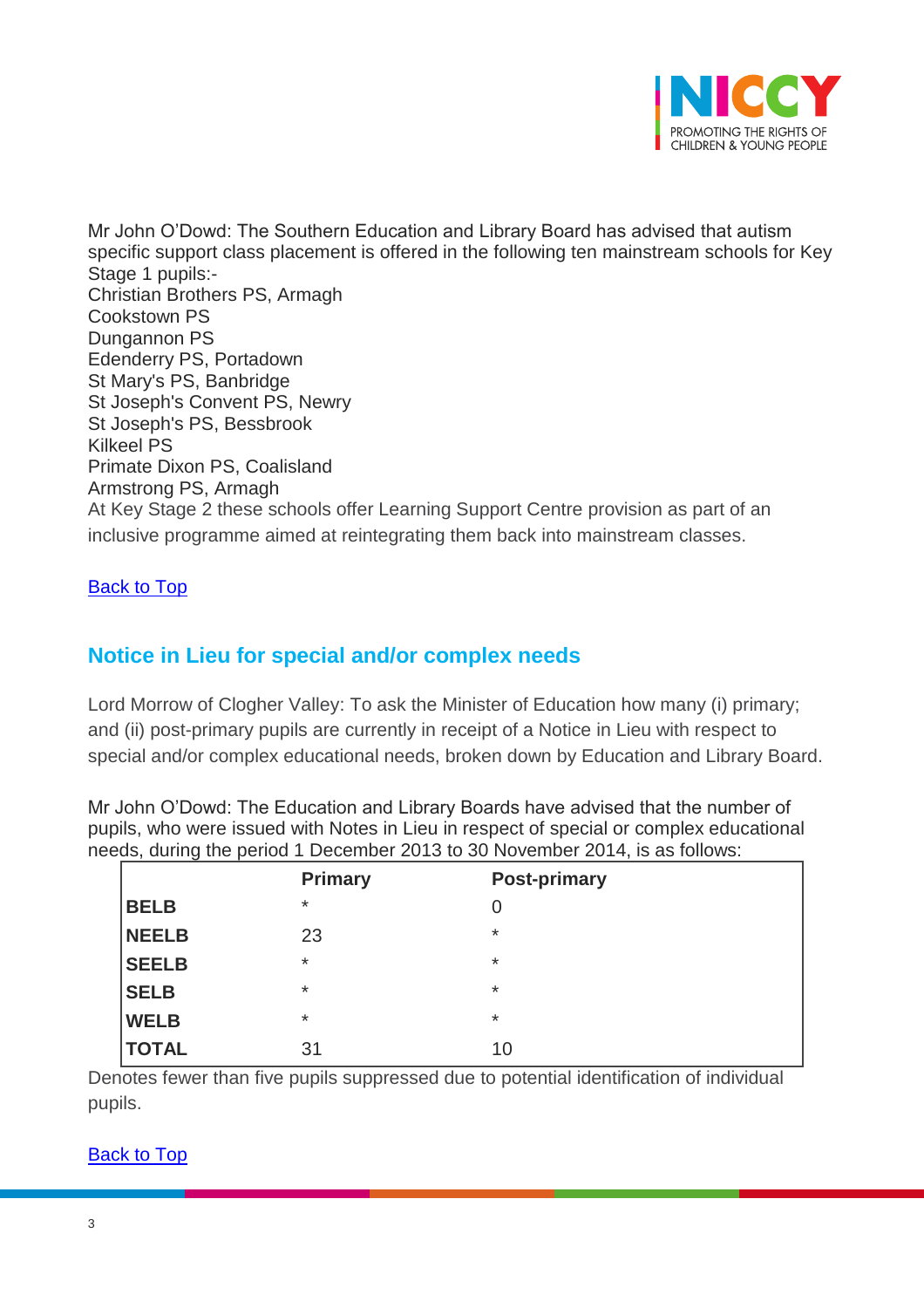

# **Youth club provision for deaf young people**

Mr Danny Kinahan: To ask the Minister of Education what measures are in place to ensure the accessibility of mainstream youth clubs for deaf young people who use sign language; and how many sign language users currently access mainstream youth clubs and how many of the youth work staff within these settings have British Sign Language and Irish Sign Language qualifications.

Mr John O'Dowd: Youth clubs are open and inclusive to all young people. Whilst, there are no specific measures in place for deaf young people who use sign language, individual Education and Library Boards work with the NI Deaf Youth Association where a need is identified.

The number of sign language users across registered youth groups is not held and ELBs do not routinely collate information on the number of youth work staff holding British Sign Language and Irish Sign Language qualifications.

## [Back to Top](#page-0-12)

# **Budget cuts in education**

Mr Steven Agnew: To ask the Minister of Education how schools can reasonably be expected to affect continuous improvement in the face of recent and anticipated budget cuts; and for his assessment of whether parents are being adequately prepared for the effect that cuts may have.

Mr John O'Dowd: There is no doubt that the proposed reductions to the Education budget as part of the Executive's 2015-16 Draft Budget will pose major challenges right across the Education Sector. It is important that in meeting these challenges the key issues of raising standards and delivering frontline services are maintained wherever possible. As part of my Department's draft budget proposals I have carefully considered my priorities and will use the finite resources available to the greatest effect.

I recognise the challenges schools will face and the importance of maximising the impact of finite and increasingly constrained resources. A key element of the process in determining how best to use resources will be through effective school development planning; and the focus must remain on raising standards and improving outcomes., My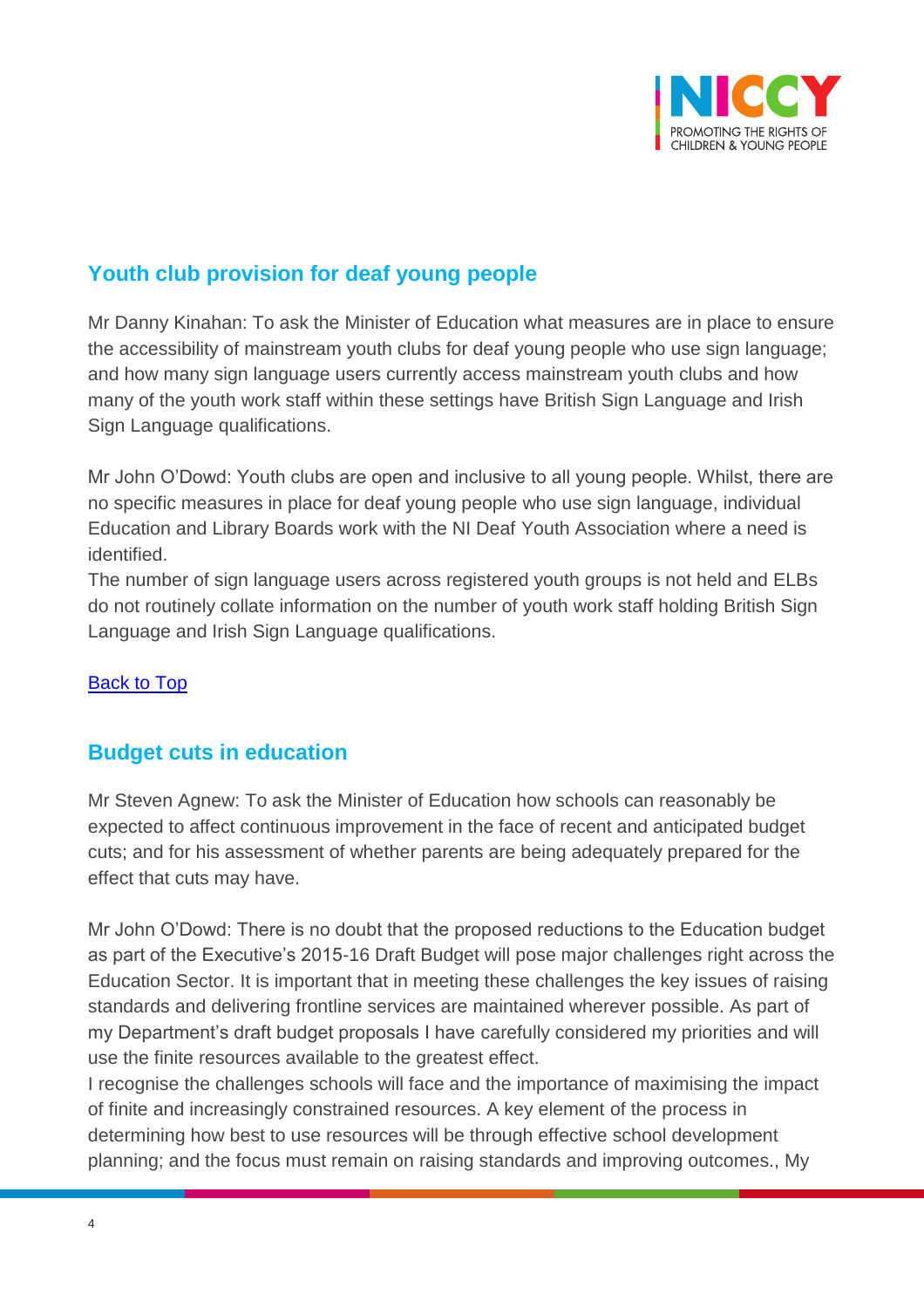

Department and the managing authorities will also be working to support schools in this challenging fiscal environment.

The announcement of the Executive's 2015-16 Draft Budget on 3 November 2014 triggered the commencement of the public consultation period, the closing date for which is 29 December 2014. The public consultation period on my Department's proposals runs concurrently with the public consultation on the Executive's Draft Budget having been published on 25 November 2014. During this time the Department are engaging with the Assembly Education Committee and key stakeholders across the education sector, with a view to building a consensus on mapping the way forward for education next year. I am keen to ensure that parents have a channel through which they can provide not only their views on the impact of the budget proposals but also their suggestions as to alternative approaches on the delivery of education for the 2015-16 financial year. Boards of Governors will want to ensure their pupils' parents are kept informed and will, like me, continue to encourage parents, and others across the north of Ireland, to participate both in the overall consultation on the Executive's Draft Budget and on my Department's Draft Budget consultation.

## [Back to Top](#page-0-12)

## **Assessing children with special educational needs**

Miss Michelle McIlveen: To ask the Minister of Education for his assessment of the impact of establishing regional criteria for assessing children with special educational needs.

Mr John O'Dowd: The establishment of the regional criteria for assessing children with special educational needs (SEN) brought, for the first time, a consistent approach to the identification of SEN with all boards adopting the agreed common descriptors for children and young people within particular categories of SEN. This has enabled more accurate comparisons of prevalence rates for areas of SEN which has proved useful for provision planning and for the monitoring and evaluation of pupil outcomes. It has also been less confusing for parents who previously had to contend with different descriptors depending on which board their child resided in.

Furthermore the Good Practice Guidelines, which accompanied the Regional Criteria, provided clear advice and suggested interventions for schools to use in order to improve outcomes for pupils within different categories of SEN. This has promoted early intervention and has also provided schools with a common framework and a clearer understanding of the level of need that may require an assessment from the educational psychologist.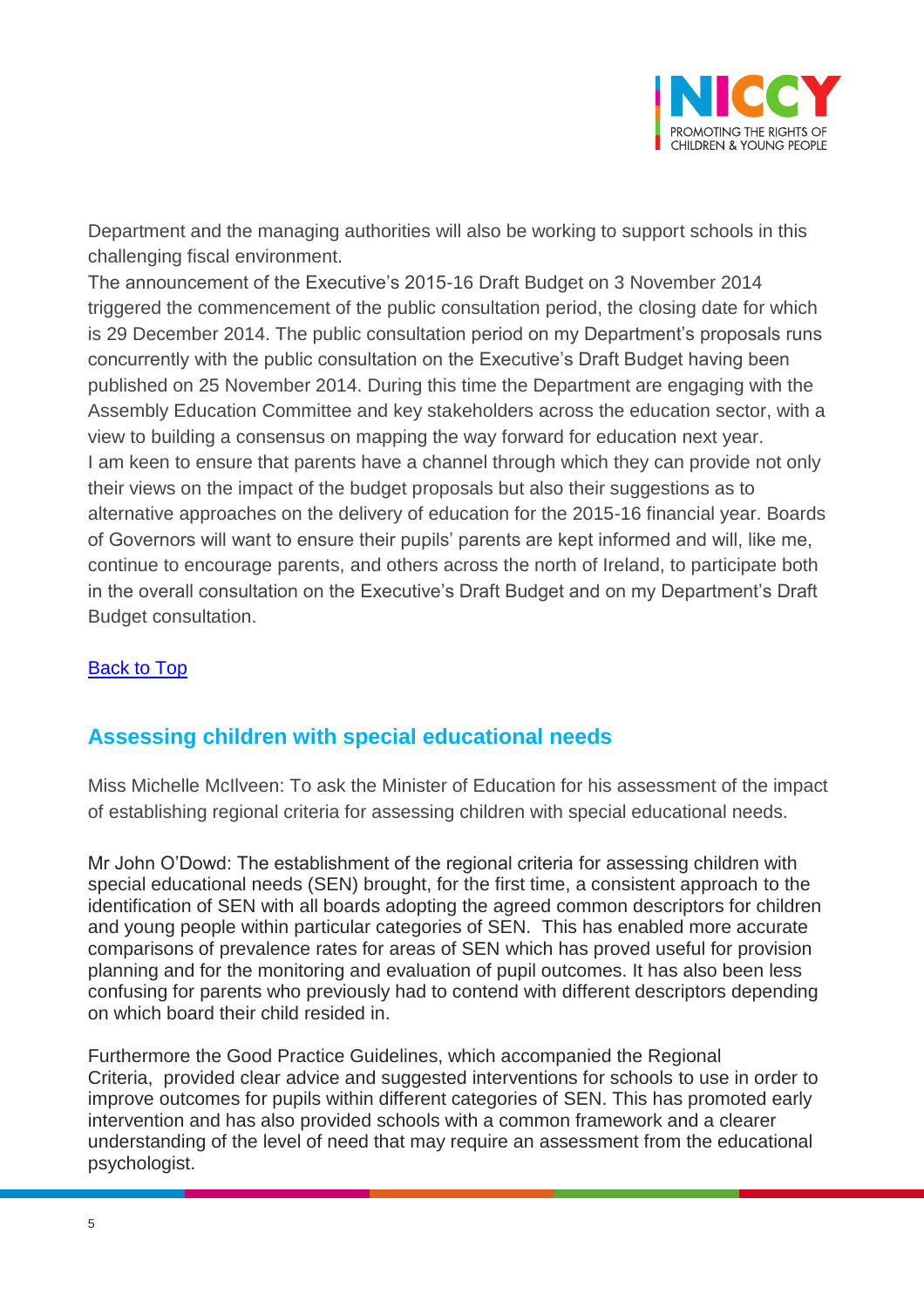

In view of the above I am content that the criteria are an effective tool for assessing children with SEN and they will continue to be kept under review and amended as necessary.

## [Back to Top](#page-0-12)

## **Cuts to Sure Start**

Mr Steven Agnew: To ask the Minister of Health, Social Services and Public Safety what assessment has been made on the impact the proposed cuts to the Sure Start budget will have on the costs of care for looked-after children.

Mr Jim Wells: I have been advised by the Department of Education that the Sure Start programme currently receives £25m funding per year and that the draft budget for the Department of Education for 2015/16 includes a proposed reduction of £2m from the Sure Start programme. I have also been advised that the programme will continue to be managed within available funding for 2015/16 in line with Department of Education priorities.

The Sure Start programme is principally an early intervention service, which works with parents and children to promote the physical, intellectual, social and emotional development of pre-school children, particularly those who are disadvantaged, to ensure they can flourish at home and when they get to school.

There are a range of early intervention initiatives currently being pursued across government. Key among them is the Early Intervention Transformation Programme (EITP), which is led by my department and is designed to support families and intervene earlier to, among other things, reduce the risk of children coming into care in the first place. EITP has a proposed budget of £25m spread over a 4 year period, with OFMDFM (Delivering Social Change) contributing £10m, Atlantic Philanthropies (£10m) and DE along with DHSSPS, DEL, DOJ, DSD jointly contributing a further £5m over a three year period between April 2014 and March 2017.

In addition, my Department's Families Matter Strategy supported the development of Family Support Hubs and the Family Support NI (FSNI) website,

www.familysupportni.gov.uk. Family Support Hubs accept referrals and signpost families and children to appropriate services. They are coalitions of agencies that provide services locally with an emphasis on prevention and early intervention. FSNI is an information and signposting resource for families, communities and professionals looking for family support services and registered childcare.

## [Back to Top](#page-0-12)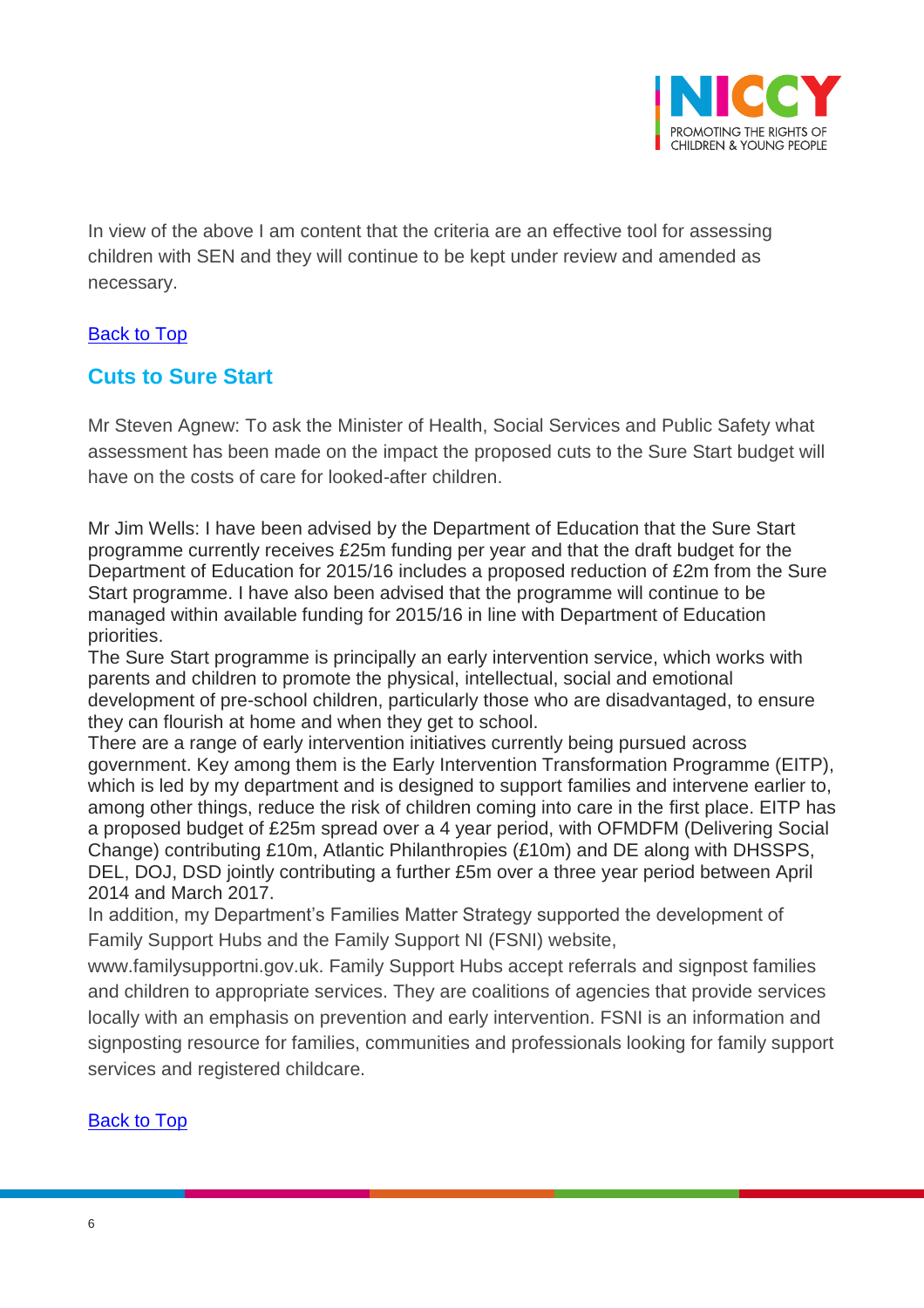

# **Health and Injunctions**

Lord Morrow of Clogher Valley: To ask the Minister of Health, Social Services and Public Safety, pursuant AQW 39043/11-15, whether the injunctions are open to the Department to apply for in these instances, and if so, whether (i) any such injunctions have been sought and/or granted in the past; and (ii) this is being considered for further use, particularly in light of the findings of the Marshall Report.

Mr Jim Wells: The option of applying for an injunction is available to Health and Social Care Trusts in the circumstances described. However, this is subject to sufficient evidence being available. I can confirm that injunctions of this nature have been pursued in the past and, where appropriate, will be sought in the future. Also, it has been demonstrated in the past that injunctions have deterrent value when seeking to safeguard children. The Health and Social Services (HSC) Board has confirmed that court orders have been sought and served on individuals to refrain from association with certain young people

and, not to be within the vicinity of certain addresses. HSC Trusts, conjointly with PSNI, have been proactive in this regard and will continue to factor this into their thinking in light of the recommendations contained within the Marshall Report.

Regular meetings take place between HSC Trusts and PSNI Public Protection Teams where discussions take place to review risk assessments and associated action plans in respect of individual children.

My department is actively considering the Marshall recommendations. This is being undertaken jointly with the HSC Board and Trusts and in partnership with the Departments of Justice and Education.

## **[Back to Top](#page-0-12)**

## **Counselling Services for under 16s who have been a victim of sexual assault**

Ms Michaela Boyle: To ask the Minister of Health, Social Services and Public Safety how he is addressing the lack of counselling services for people under the age of 16 who have been the victim of sexual assault, particularly in light of recent findings and given that there are no services in place other than the Child and Adolescent Mental Health Service which deals with mental health issues as opposed to counselling facilities for victims of abuse. Mr Jim Wells: My Department currently provides the regional Sexual Assault Referral Centre (SARC) with £450,000 per year to provide specialist services in the aftermath of a sexual assault, rape or an incident involving childhood sexual abuse. The SARC offers a comprehensive range of services, which include emotional support for victims of sexual abuse and a 24-hour advice and information line.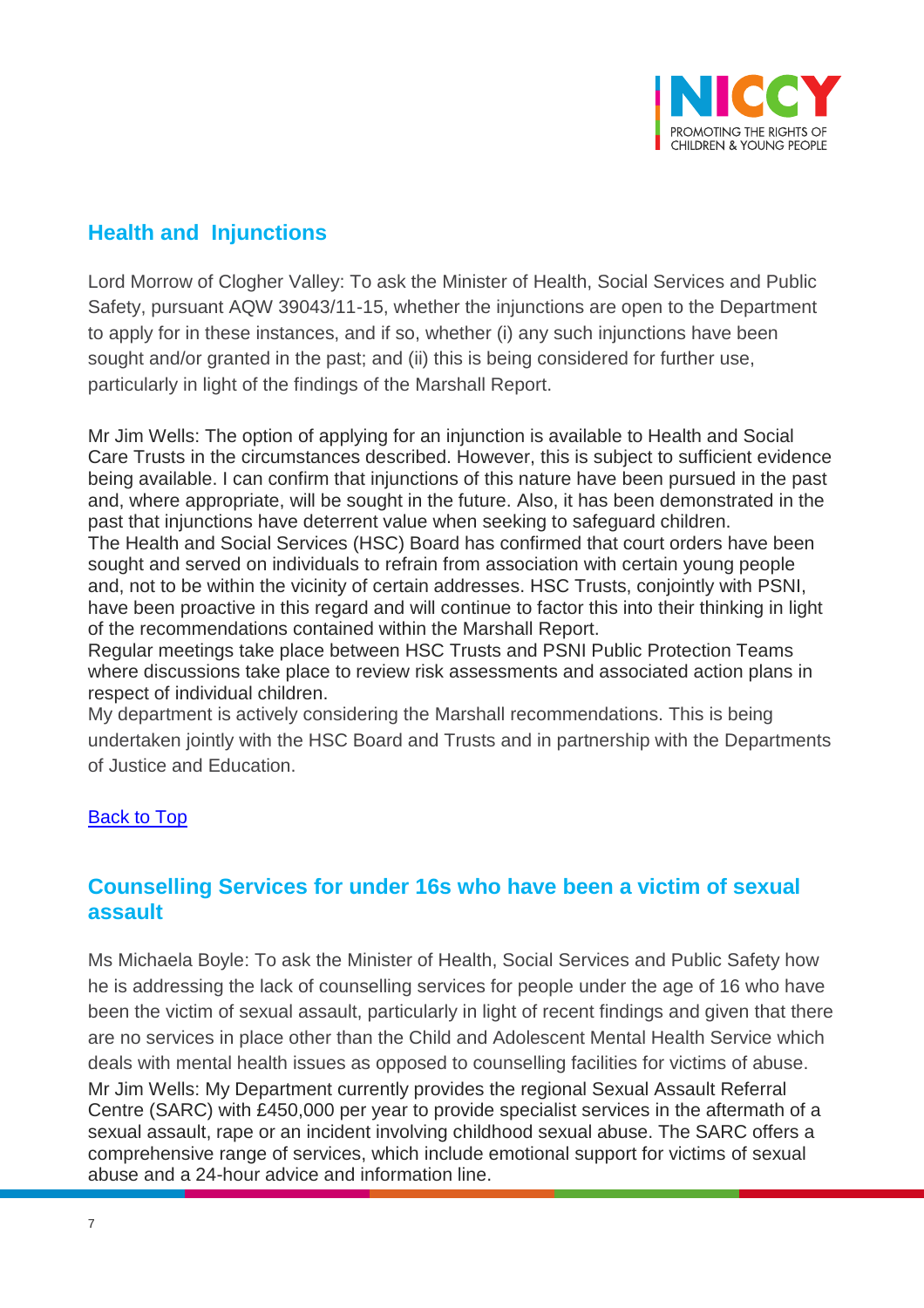

Children and young people who have been sexually abused can avail of counselling provision through existing Child and Adolescent Mental Health Services, Psychological Therapies Services and the Family Trauma Centre.

In addition, counselling support is also available to children and young people who have been victims of abuse, through a range of community and voluntary sector organisations including Barnardo's, NSPCC and Nexus NI.

#### [Back to Top](#page-0-12)

## **Internet Safety Strategy**

Mr Chris Lyttle: To ask the Minister of Health, Social Services and Public Safety for an update on the progress of the Internet Safety Strategy for Children.

Mr Jim Wells: I am currently seeking the approval of Executive Ministers to commission and fund the Safeguarding Board for Northern Ireland to develop an e-safety strategy on their behalf. In accordance with the protocol governing the confidentiality of Executive business, I am unable to offer any further response to the question asked.

#### [Back to Top](#page-0-12)

# **Central register for children and adults with Down Syndrome.**

Mr Oliver McMullan: To ask the Minister of Health, Social Services and Public Safety whether he will introduce a central register for children and adults with Down Syndrome.

Mr Jim Wells: There are no plans to introduce a central register for children and adults with Down's Syndrome or for any other learning disability.

#### Relocation of children

Mr Pat Ramsey: To ask the Minister of Health, Social Services and Public Safety how many looked-after children have been relocated by the Western Health and Social Care Trust to other regions of the UK or Ireland in the last five years; and to detail the (i) reasons for; and (ii) cost of the relocations.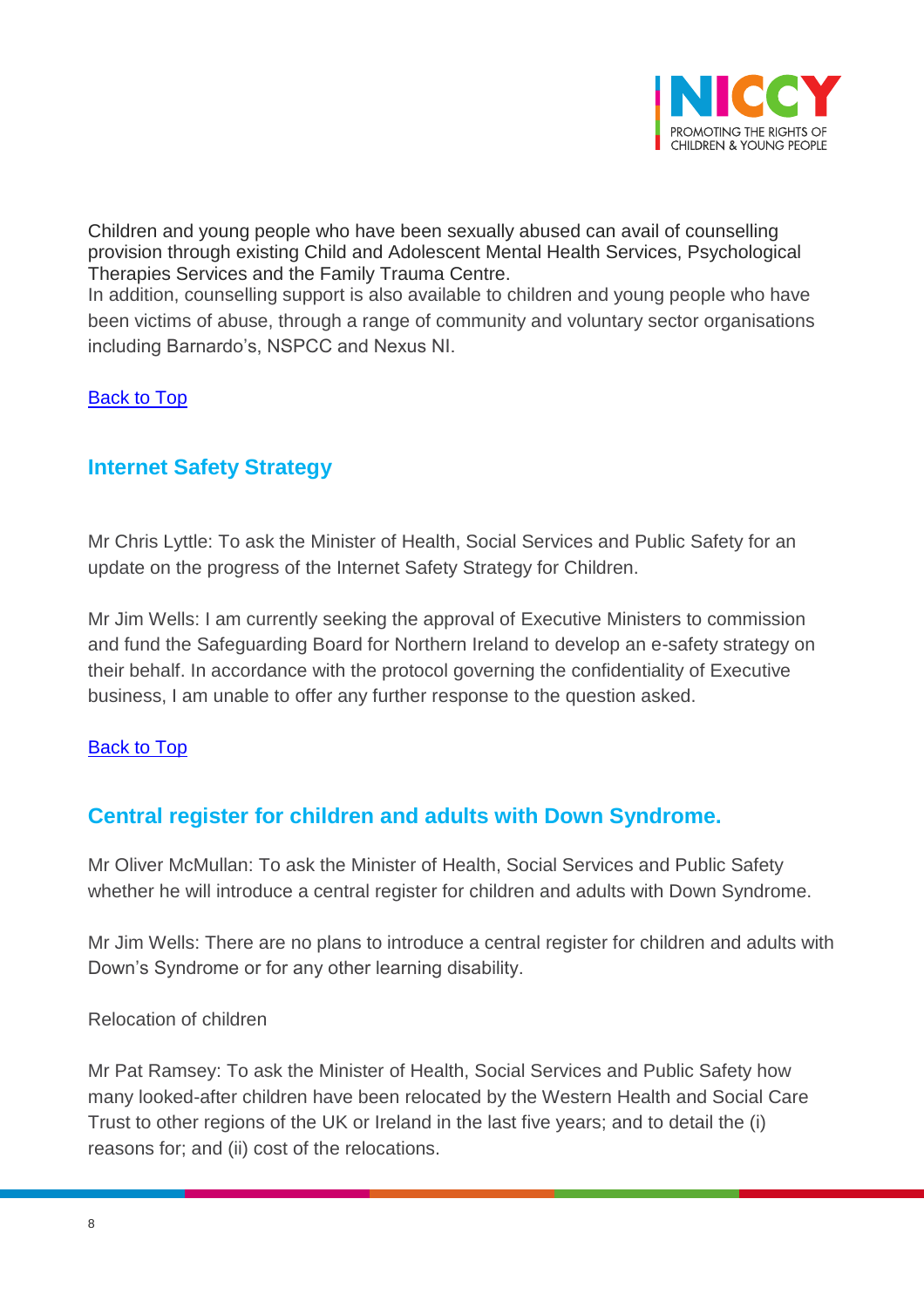

Mr Jim Wells: The number, the reason for, and the cost of children/young people relocated to other regions in the UK or Ireland from the Western Health and Social Care Trust during the last five years is as follows:

| Year<br>At 31<br><b>March</b> | <b>Number of children/young</b><br>people | <b>Reason for</b><br>relocation | Cost                  |
|-------------------------------|-------------------------------------------|---------------------------------|-----------------------|
| 2010                          | 1                                         | Therapeutic                     | No costs<br>available |
| 2011                          | 1                                         | Therapeutic                     | £51,189               |
| 2012                          | 4                                         | <b>Therapeutic</b>              | £186,916              |
| 2013                          | 8                                         | 4 Therapeutic<br>4 Kinship care | £1,043,534            |
| 2014                          | 6                                         | 2 Therapeutic<br>4 Kinship care |                       |

#### [Back to Top](#page-0-12)

# <span id="page-8-0"></span>**Diagnosis of autism, Autism Spectrum Disorder or Asperger's Syndrome**

Mr Jim Allister: To ask the Minister of Health, Social Services and Public Safety how many children have received a diagnosis of autism, Autism Spectrum Disorder or Asperger's Syndrome in each Health and Social Care Trust in the last five years; and whether funding allocations to meet this assessment process, post-diagnosis support and intervention have been proportionate to the trend identified from these figures.

Mr Jim Wells: The Health and Social Care Board is unable to provide diagnostic data for the last five years as data collating from each Trust area only commenced in October 2012. The following table outlines the number of children diagnosed with autism over the last 2 years.

**The number of children diagnosed with autism in each Health and Social Care Trust from October 2012 – October 2014**

| <b>TRUST</b> | <b>Children Diagnosed</b><br>with Autism |                         |
|--------------|------------------------------------------|-------------------------|
|              | <b>Oct 12 - Sept 13</b>                  | <b>Oct 13 - Sept 14</b> |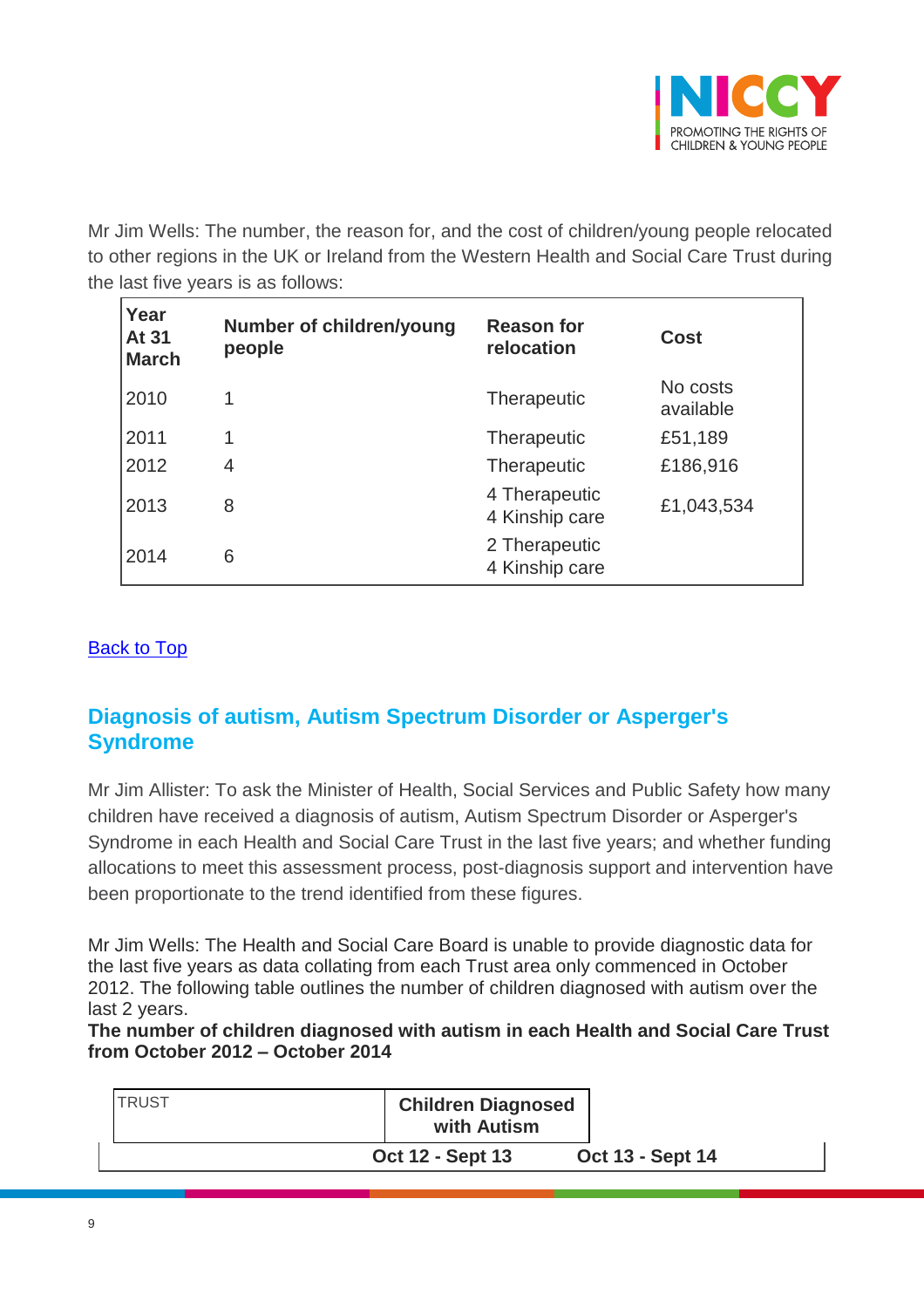

| <b>Belfast HSC</b>                                                                                                                                                                                                                                                                                                                                                                                                                                                                                                                                                                                                                                                                                                                                              | 170 | 212  |
|-----------------------------------------------------------------------------------------------------------------------------------------------------------------------------------------------------------------------------------------------------------------------------------------------------------------------------------------------------------------------------------------------------------------------------------------------------------------------------------------------------------------------------------------------------------------------------------------------------------------------------------------------------------------------------------------------------------------------------------------------------------------|-----|------|
| Northern HSC                                                                                                                                                                                                                                                                                                                                                                                                                                                                                                                                                                                                                                                                                                                                                    | 356 | 449  |
| South Eastern HSC                                                                                                                                                                                                                                                                                                                                                                                                                                                                                                                                                                                                                                                                                                                                               | 154 | 228  |
| Southern HSC                                                                                                                                                                                                                                                                                                                                                                                                                                                                                                                                                                                                                                                                                                                                                    | 59  | 70   |
| <b>Western HSC</b>                                                                                                                                                                                                                                                                                                                                                                                                                                                                                                                                                                                                                                                                                                                                              | 109 | 125  |
| <b>Total</b>                                                                                                                                                                                                                                                                                                                                                                                                                                                                                                                                                                                                                                                                                                                                                    | 848 | 1084 |
|                                                                                                                                                                                                                                                                                                                                                                                                                                                                                                                                                                                                                                                                                                                                                                 |     |      |
| Prevalence data on school-age<br>children is contained in the<br>report<br>http://www.dhsspsni.gov.uk/asd<br>-children-ni-2014.pdf and<br>shows a 67% increase in<br>children aged 4-15 with ASD<br>(including Aspergers) over the<br>period 2008/09 to 2013/14. The<br>number of referrals to the<br>children's Autism service has<br>increased significantly over the<br>last 5 years across all Trusts.<br>Regional referral figures<br>represent an estimated 100%<br>increase in demand since<br>2008/2009. There has been no<br>new recurrent investment in<br>children's autism specific<br>services since 2012, however<br>there is an on-going review<br>within current services in each<br>Trust to ensure efficient use of<br>the current resources. |     |      |

## **[Back to Top](#page-0-12)**

# <span id="page-9-0"></span>**Access NI criteria**

Mr Steven Agnew: To ask the Minister of Justice what in providing enhanced disclosure to employers; and how this process is monitored.

Mr David Ford: Eligibility for enhanced disclosures is prescribed in paragraph 9 of the Police Act 1997 (Criminal Records) (Disclosure) Regulations (Northern Ireland) 2008, as